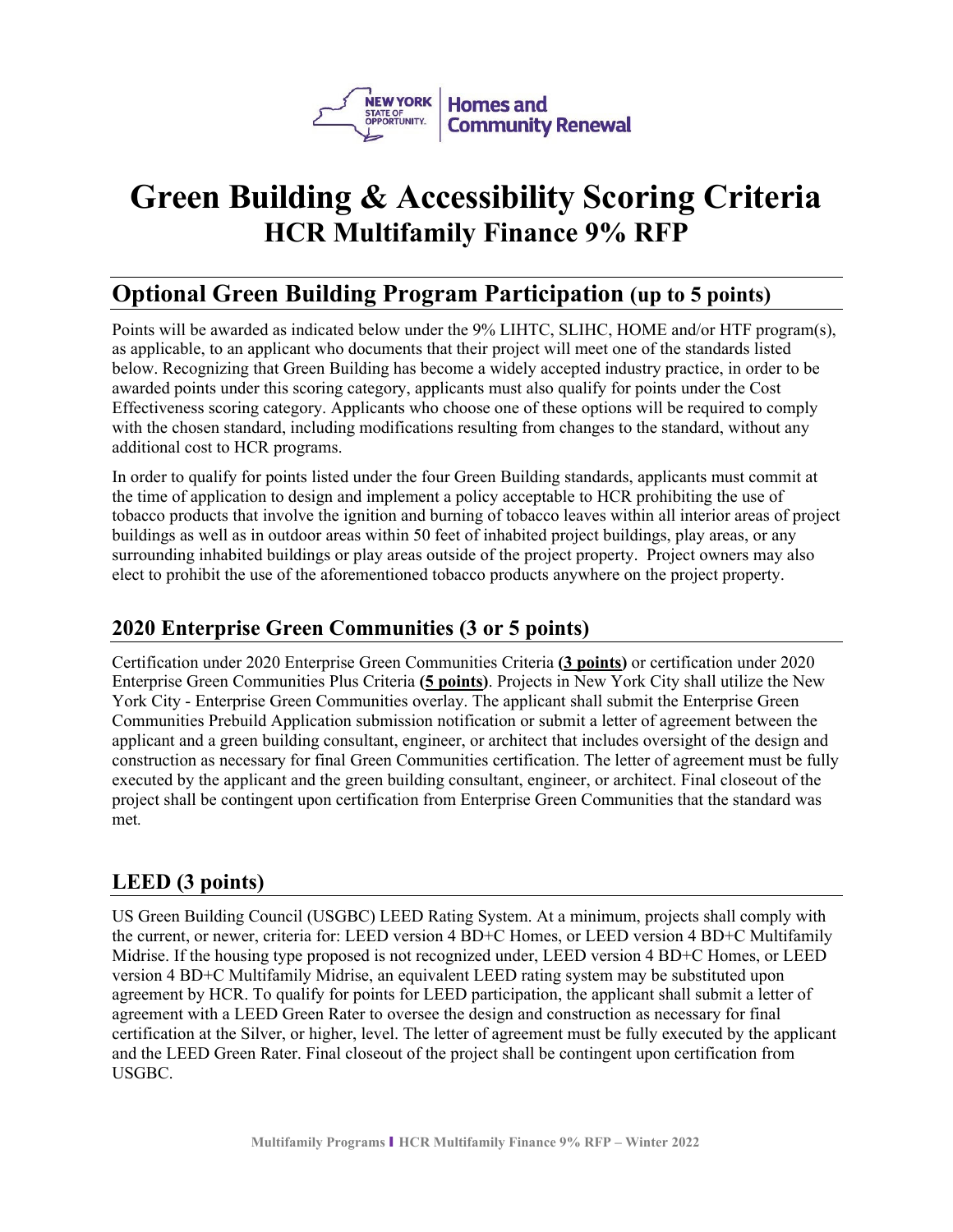#### **National Green Building Standard (3 points)**

ICC/ASHRAE 700 – National Green Building Standard. The applicant shall submit a letter of agreement with a Verifier accredited by Home Innovation Research Labs to oversee the design and construction as necessary for final certification to the Silver, or higher level. The letter of agreement must be fully executed by the applicant and the Verifier. Final closeout of the project shall be contingent upon certification from Home Innovation Research Labs.

# **Passive House Institute Certification (3 or 5 points)**

Projects participating in either the Passive House Institute US (PHIUS), or the Passive House Institute (PHI) programs. Certification shall be obtained under PHIUS+ Passive Building Standard – North America, or newer, based on the construction timeframe, or certified under PHI protocols **(3 points)**. Projects committing to exceed Passive House base standards to PHIUS+ 2018, or better **(5 points).** The applicant shall submit a form of a receipt from PHIUS or PHI that the project was accepted into their program or submit a letter of agreement between the applicant and a PHIUS or PHI certified Passive House consultant or designer (CPHC or CPHD) that includes oversight of the design and construction as necessary for pre-certification and final certification. The letter of agreement must be fully executed by the applicant and the CPHC or CPHD and accompanied with the CPHC's or CPHD's certification from the PHIUS or PHI. Final closeout of the project shall be contingent upon confirmation from the certified Passive House consultant or designer that the built condition complies with design intent submitted at the pre-certification application to the applicable Passive House organization.

## **NYSERDA New Construction – Housing Program (3 or 5 points)**  \*

Project participating in the NYSERDA New Construction – Housing program at the third tier **(3 points)**; at the fourth tier **(5 points)**. For projects not accepted into the NYSERDA New Construction – Housing program prior to the updates released in February 2022, participating in the NYSERDA New Construction – Housing program to achieve Carbon Neutral + Health (formerly Tier 3) **(5 points)**.

The application submission and performance criteria shall be as indicated in the program description. Applicants accepted into the NYSERDA New Construction – Housing program prior to the updates released in February 2022 should include evidence of such in their application.

\*Please see *Mandatory Energy Efficiency Strategy\_Notice to Applicants* for more information.

### **NYSERDA Multifamily Performance Program for Existing Buildings (3 or 5 points)**

Moderate rehabilitation preservation projects utilizing the Multifamily Performance Program for Existing Buildings at the second-tier level with a projected energy savings target of 30% or greater **(3 points)**. Projects committing to the third tier with a projected energy savings target of 35% or greater **(5 points)**. The applicant shall submit a signed contract with an MPP Multifamily Building Solutions Provider to reduce energy consumption in accordance with the selected criteria. The contract must be signed by the applicant and the Multifamily Building Solutions Provider and shall indicate the work scope items associated with the energy reduction objective. Final closeout of the project shall be contingent upon a final certification from NYSERDA indicating that the project met the energy reduction objective.

Applicants accepted into Multifamily Performance Program for Existing Buildings prior to program termination should include evidence of such in their application.

\*Please see *Mandatory Energy Efficiency Strategy\_Notice to Applicants* for more information.